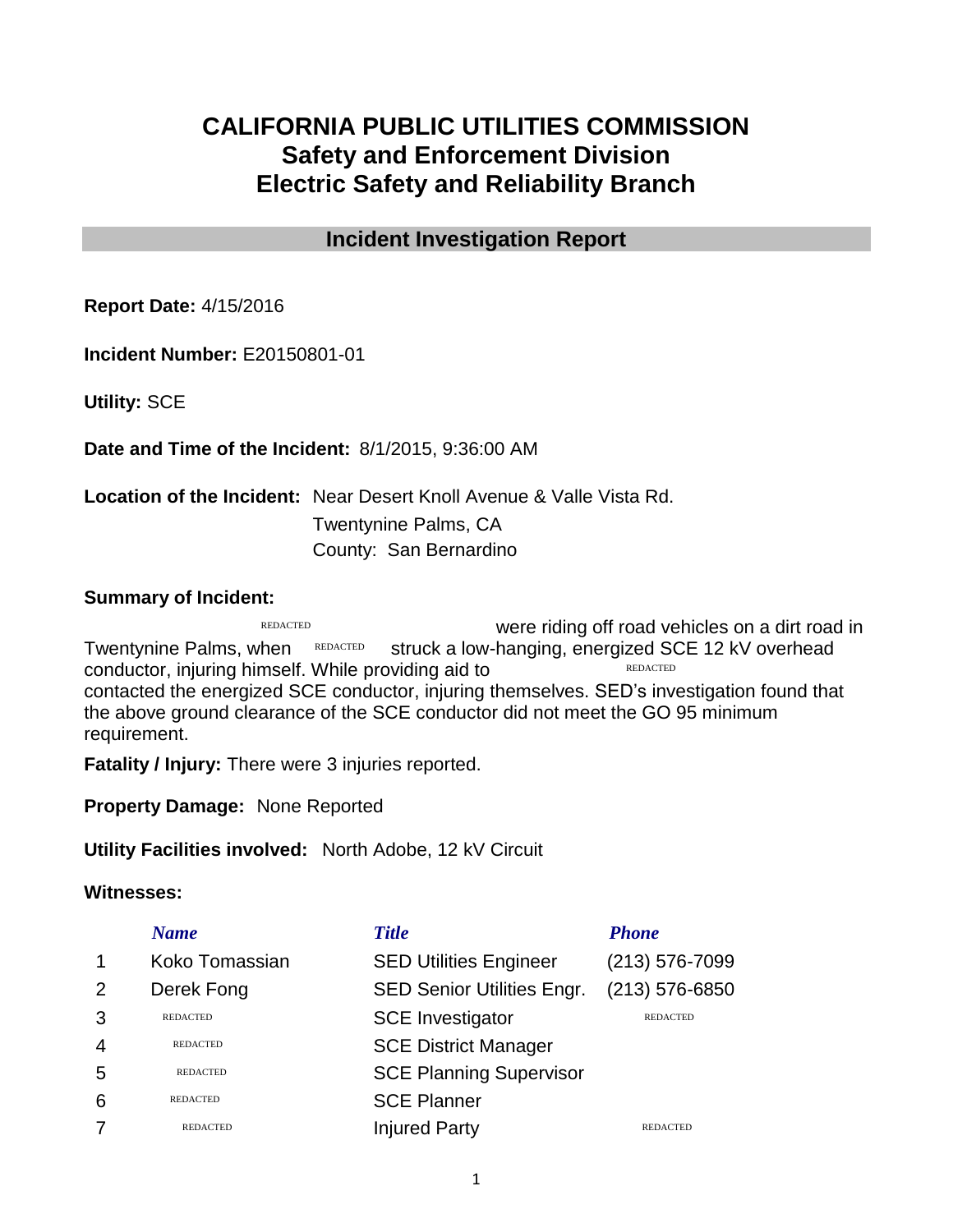#### **Evidence:**

 $\overline{\phantom{a}}$ 

| <b>Source</b>            | <b>Description</b>                 |
|--------------------------|------------------------------------|
| 1 SCE                    | Initial Utility Report, 8/1/2015   |
| 2 SED                    | Field Visit, 8/1/2015              |
| 3 SCE                    | Final Utility Report, 8/28/2015    |
| 4 SED                    | Data Request 1, 1/27/2016          |
| 5 SED-SCE                | Witness Interviews, 2/17/2016      |
| 6 SCE                    | Data Request 1 Response, 2/25/2016 |
| 7 SED                    | Data Request 2, 3/22/2016          |
| 8 SCE                    | Data Request 2 Response, 4/8/2016  |
| 9 SED<br><b>REDACTED</b> | Phone Interview, 3/1/2017          |

### **Observations and Findings:**

On July 29, 2015, the Twentynine Palms region began experiencing thunderstorms. The storm resulted in the activation of SCE's normal emergency operations at the local district level. In a letter dated February 24, 2016, SCE indicated that wind gusts from the thunderstorms were estimated to have reached speeds of approximately 70 mph, with gust fronts stretching up to five miles.<sup>1</sup> However, MesoWest Station ID KTNP<sup>2</sup>, located 7.14 miles away from the incident site, recorded the highest wind gust and wind speed from July 29, 2015 at 0100 hours to August 1, 2015 at 0900 hours to be 40 miles per hour and 30 miles per hour, respectively.

On July 30, 2015, due to reports of outages on the Sheephole 33 kV circuit out of SCE's High Desert substation – the longest circuit in SCE's service territory – REDACTED, SCE's planning supervisor of the southern rural region, assigned several damage assessment teams (DATs) to assess and perform storm damage control on the Sheephole 33 kV circuit. A DAT is typically comprised of a troubleman, a planner, and a work assignment coordinator. The troubleman performs troubleshooting and provides repair estimates. The planner assesses damages, necessary repairs, and materials, and ensures pole load calculations are completed and in compliance with General Order (GO) 95 requirements. The work assignment coordinator, typically an analyst or production specialist, plans and coordinates the repairs per the troubleman and planner's assessment. REDACTED

In response to reports from DATs of widespread damage, inaccessible roads, and other logistical considerations, REDACTED ordered an SCE helicopter to conduct a patrol inspection of the Sheephole 33 kV circuit. The patrol revealed extensive crossarm damage over a large area on the Sheephole 33 kV circuit, which resulted in the helicopter troubleman requesting DATs be dispatched to the area when weather and road conditions permitted to further investigate the Sheephole 33 kV circuit. REDACTED

of Air, Weather, and Sea Conditions Inc. in SCE's Data Request Response, dated Feb. 24, 2016. <sup>1</sup> Report from REDACTED

<sup>&</sup>lt;sup>2</sup> Data courtesy of Meteorological Assimilation Data Ingest System (MADIS), operated by the National Weather Service (NWS) National Centers for Environmental Prediction Central Operations.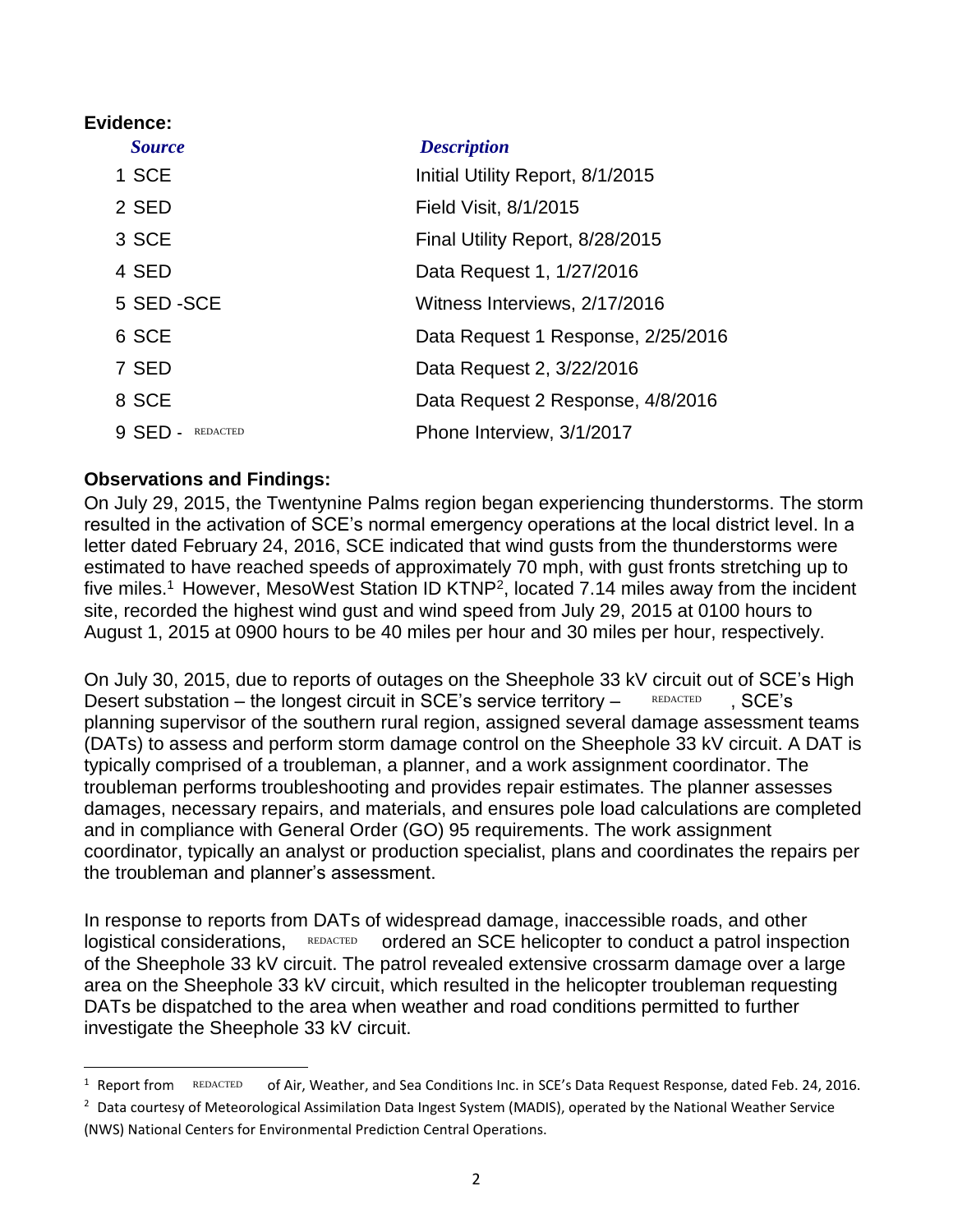On August 1, 2015, at 0932 hours, the California Highway Patrol (CHP) received a report of a traffic collision at the incident area. At 0941 hours, CHP Officer Eric Gonzalez arrived at the scene, spoke with  $REDACTED$ , and learned that the following had occurred<sup>3</sup>: REDACTED , all active off duty US Marine Corps officers, were riding

off road vehicles REDACTED was riding on a motorcycle, followed by REDACTED on quads) when REDACTED was struck in the neck by a low hanging SCE conductor, which lacerated his neck and pulled him off his motorcycle. The REDACTED rushed to REDACTED aid, and in an attempt to lift the conductor from REDACTED neck, REDACTED sustained third-degree burns to his left hand, bicep, and abdomen, while REDACTED sustained an electrical shock. The EEDACTED Called 911 after the incident. REDACTED was  $l$ ater transported by ambulance to  $REDACTED$ Were both air-lifted to **ELDACTED** REDACTED . SED staff (Staff) also REDACTED REDACTED REDACTED . while REDACTED REDACTED

interviewed REDACTED and learned that neither he nor his companions (REDACTED ) saw the low-hanging conductor prior to contacting it.  $REDACTED$  stated that it was not until he "came to" (regained consciousness) shortly after the accident that he realized the

contacted object was an electric conductor.

At approximately 1030 hours, after receiving a call from the Twentynine Palms Fire Department, REDACTED, an SCE planner who had been performing damage assessment on the Sheephole 33 kV circuit, responded to the incident location and observed three injured males and a low-hanging conductor on a branch of the North Adobe 12kV circuit out of Twentynine Palms substation. The CHP and the Twentynine Palms Fire Department were already on-scene. REDACTED

Later the same day, Staff visited the incident site and discovered the following: A 10 foot crossarm on pole number 43502S was broken (see Figure 1), and part of the crossarm and an insulator that was originally installed on the crossarm was on the ground near the base of the pole (see Figure 2)<sup>5</sup>. The south phase conductor of a branch of the North Adobe 12kV circuit (AWG No. 6 stranded copper conductor), which was initially supported by the insulator was lying on the ground, on bushes, and on top of  $F_{\text{REDACTED}}$  motorcycle (see Figure 3). The conductor was broken into two pieces, and the two broken ends of the conductor exhibited signs of necking (necking indicates that the conductor's cross-sectional area has begun to decrease in a particular region as a result of tensile stress). The seat height of motorcycle (2015 Kawasaki KMX) was approximately 2.8 feet. REDACTED motorcycle (see Figure 3). T<br>o broken ends of the conductor exhibit<br>uctor's cross-sectional area has begun<br>ile stress). The seat height of redacted

 $\overline{\phantom{a}}$ 

California Highway Patrol Report No. 201501210.

<sup>4</sup> SED phone interview on March 1, 2017.

<sup>&</sup>lt;sup>5</sup> On August 2, 2015, the day after the incident, SCE completed repairs to pole number 43502S.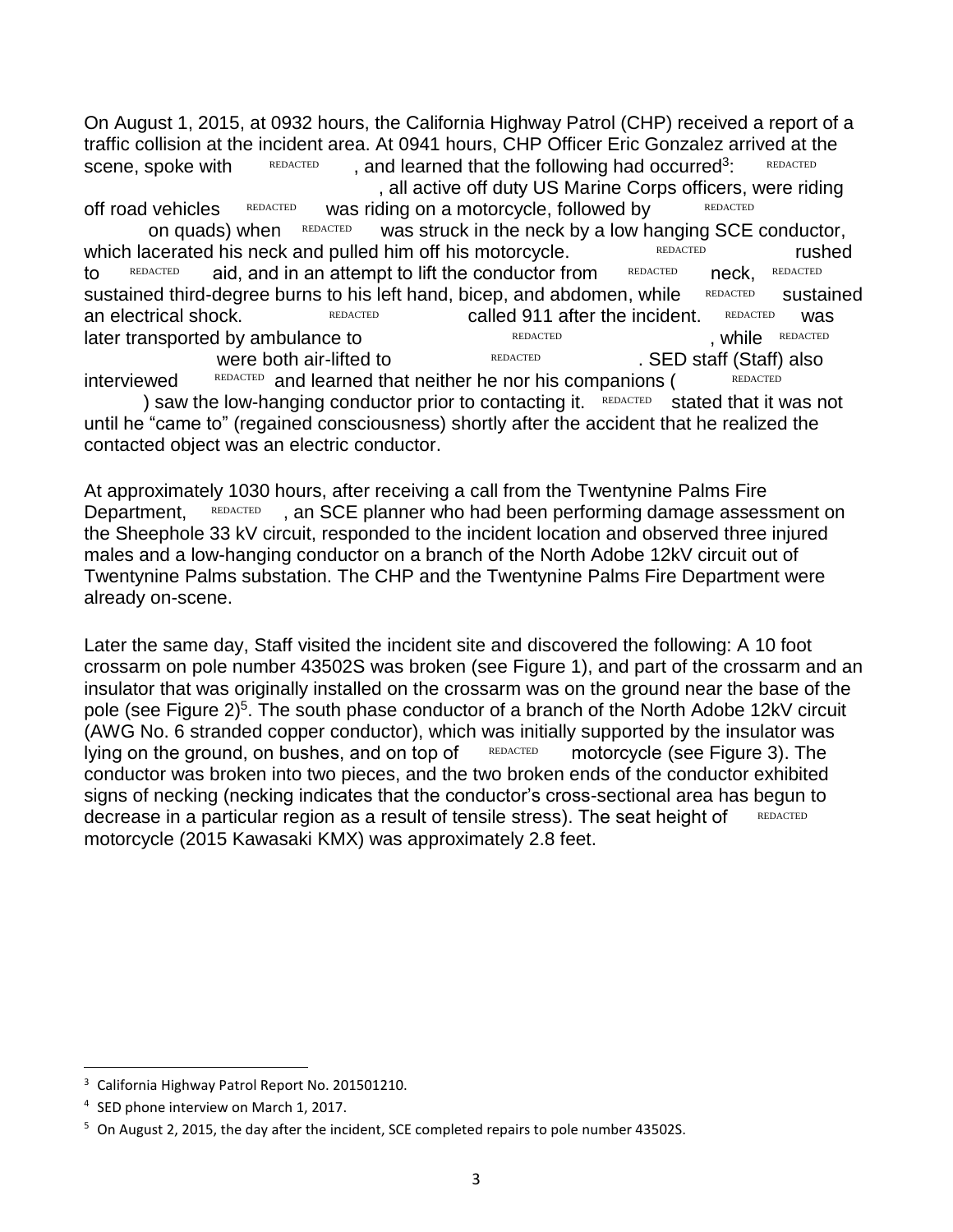

Figure 1. Image of the incident site showing the broken crossarm on Pole number 43502S.



Figure 2. The left and right images show the insulator and crossarm that were supported on pole number 43502S.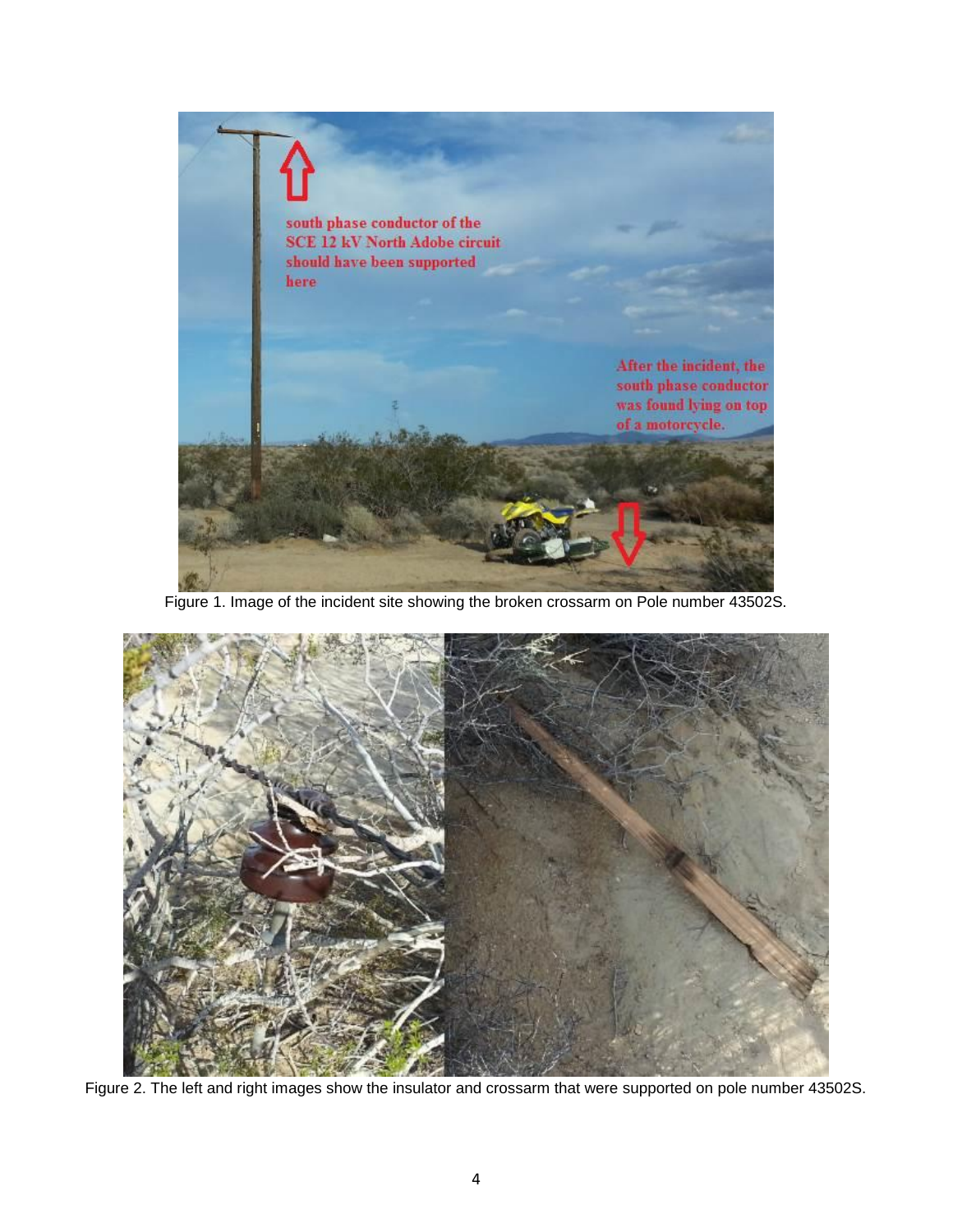

Figure 3. The south phase conductor of the SCE 12 kV North Adobe circuit was found on top of a motorcycle.



Figure 4. After the incident, the south phase conductor of the SCE 12 kV North Adobe circuit was found broken into two pieces and lying on the ground. The broken ends of the conductor exhibit short necking.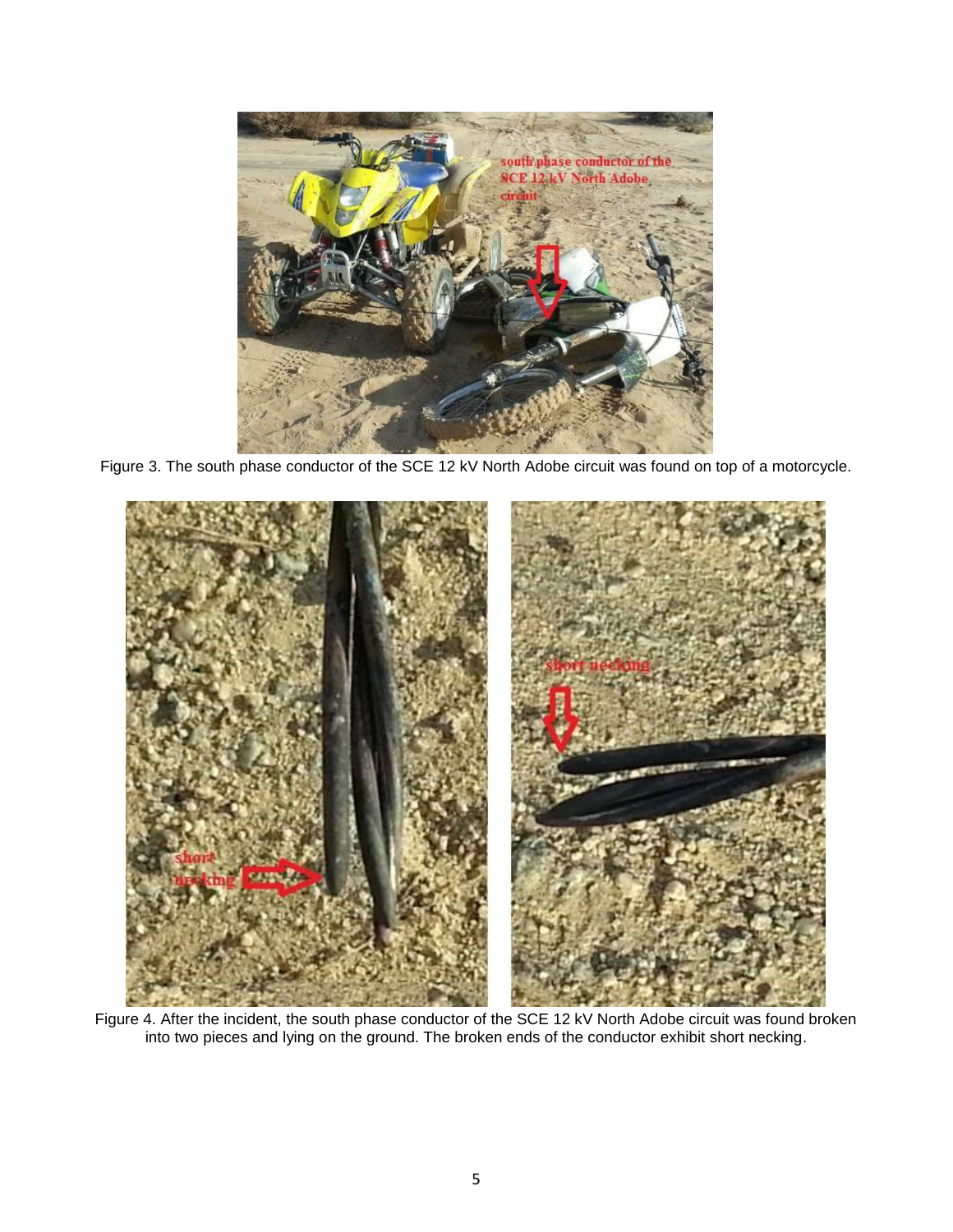Aside from the Staff field visit notes, Staff also examined/considered the following evidence:

- 1. The CHP report<sup>6</sup> noted that REDACTED sustained "minor burns". Additionally, the responding officer obtained a witness  $REDACTED$  was struck by a low hanging power line to the neck pulling him back. Sustained "neck injuries" and REDACTED statement in which REDACTED stated that
- 2. Pole number 43502S exhibited several fresh scratches on the face of the pole at 4.8 feet, 6.6 feet, and 8 feet from the ground (see Figure 6).
- 3. The two broken ends of the conductor exhibited signs of necking, which may indicate that the conductor broke due to tension. This is consistent with  $REDACTED$  striking the conductor, and the force of the collision may have pulled apart the conductor.
- 4. REDACTED is 6 feet 3 inches tall. Based on a seat height of 2.8 feet, REDACTED maximum height while seated on the motorcycle would have been 5 feet, 7 inches. If REDACTED had been standing on the foot rest of the motorcycle (~1 foot above the ground), his maximum height would have been 7 feet, 3 inches. This information is consistent with the conductor having an above ground clearance less than 8 feet. REDACTED the conductor and when<br>REDACTED REDACTED Striking the<br>e force of the collision may have pulled apart the conductor.<br>et 3 inches tall. Based on a seat height of 2.8 feet,  $\frac{REDACTED}{REDACTED}$ <br>red on the motorcycle wou
- 5. SCE's helicopter patrols found crossarm damage in the storm area.
- 6. In SCE's initial incident report, SCE indicated that at 0936 (at approximately the time of the incident), the subject circuit relayed, tested, and locked out. This could indicate that a fault occurred when REDACTED hit the conductor, and when REDACTED tried to remove the downed conductor, the relay tested, determined that the fault did not clear (still present), locked out, and permanently de-energized the conductor.
- 7. Prior to the incident, SCE did not receive any complaints regarding service outages or downed conductors from customers on the subject branch of the North Adobe 12 kV circuit.



Figure 5: Configuration of SCE facilities just prior to the incident. The crossarm on Pole number 43502S was broken, causing the south conductor to be supported by Poles numbered 43501S and 43503S.

 $\overline{\phantom{a}}$ 

<sup>6</sup> California Highway Patrol Report No. 201501210.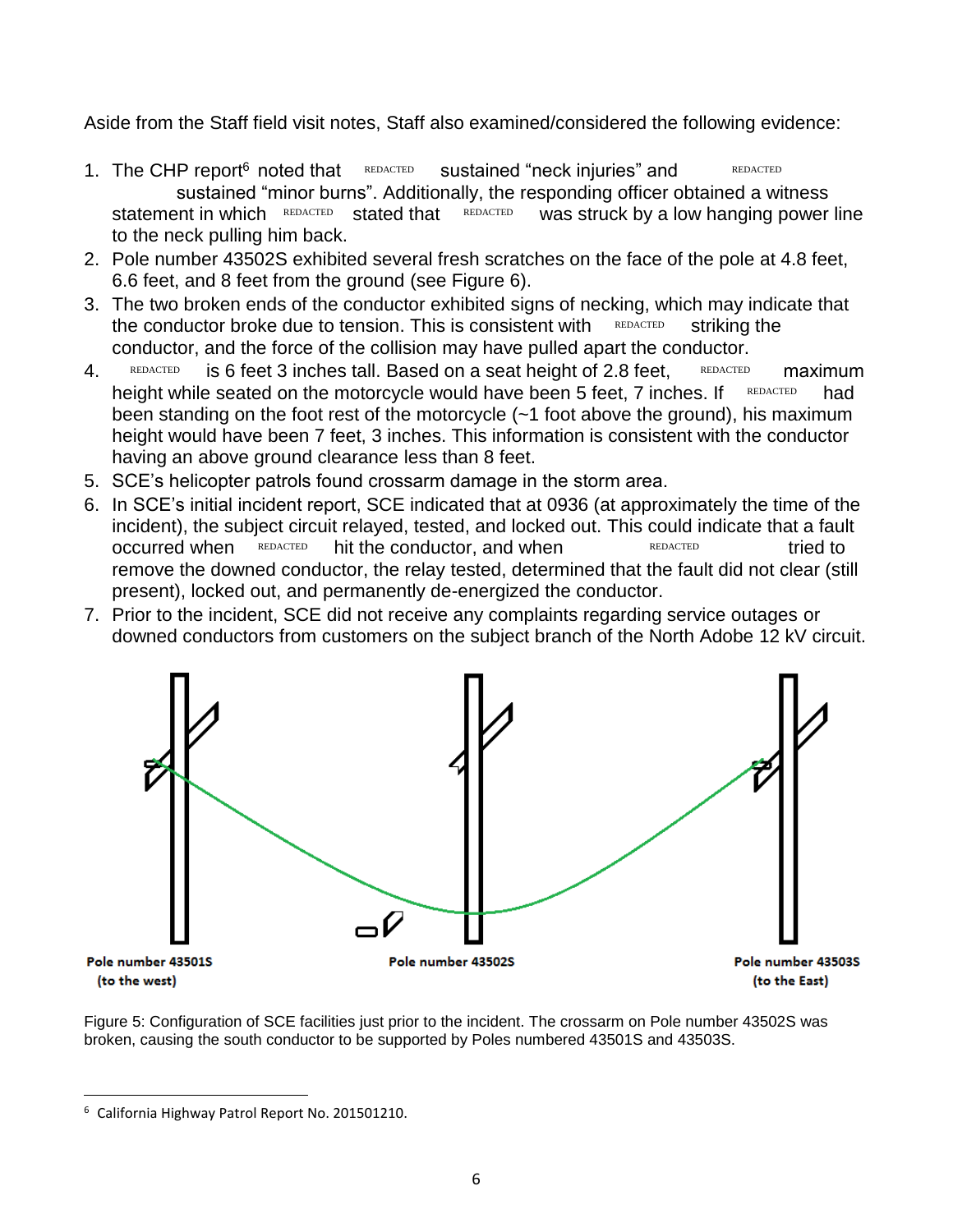

Figure 6: A scratch mark on Pole number 43502S.

On February 17, 2016, Staff interviewed REDACTED , and discovered the following: SCE typically becomes aware of system issues through few channels. One method for identifying system issues is through outage notifications. Outage notifications can come from customer calls indicating no service, or from information gathered by protective devices (e.g. automatic reclosers, relays, pull switches, etc.) that can detect and indicate service issues. The other manner in which SCE is notified of system issues is through trouble notifications received directly from the public or other agencies (e.g. fire department, police, etc.). Typically, outage or trouble notifications come with distinguishing information, such as the circuit name, the part of the circuit, protective device asset number (e.g. beyond pull switch 123), or a more precise location if automatic protective devices are installed. Once identifying characteristics are assigned, a troubleman will then patrol that particular circuit. Only in cases where there is severe widespread damage will the troubleman also patrol tap lines or branches off of the originally identified circuit. , the SCE local district manager, REDACTED

SCE did not patrol the North Adobe 12kV circuit (where the incident occurred) because there were no outage notifications, either from customers or from the circuit's protective devices. Also, this circuit branch of the North Adobe 12kV circuit only fed three customers, none of which had called to report any issues with their electric service, which would have prompted an SCE patrol of that particular segment.

Prior to the incident, SCE detail inspected Poles numbered 43501S, 43502S, and 43503S in October 2011 and patrolled them in December 2014. The poles had the following history:

• Pole number 43501S: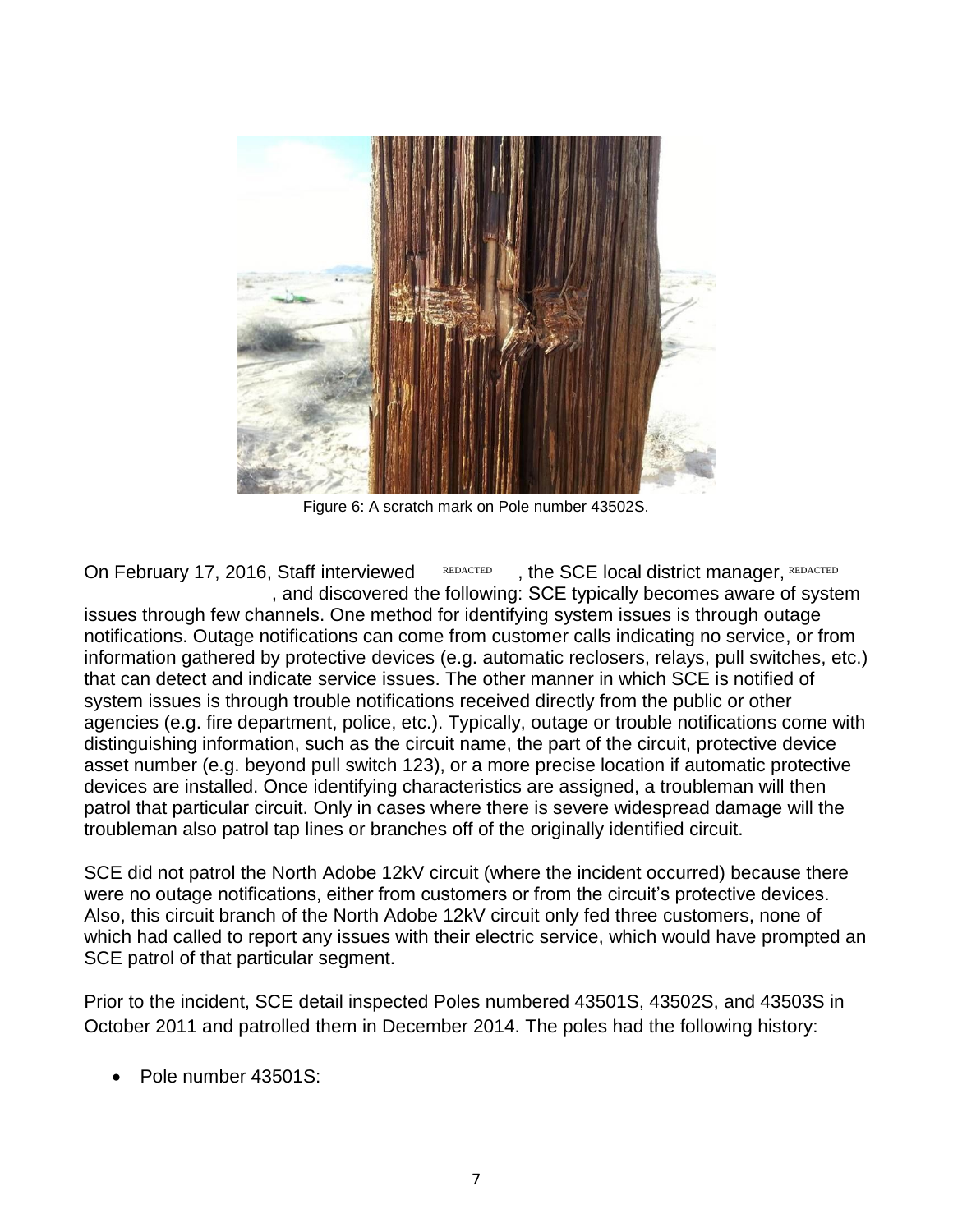- o On October 13, 2011, SCE detail-inspected the pole and created a work order notification<sup>7</sup> to "INSTALL MISSING PRI HIGHSGN POLE". SCE assigned the notification a Priority level 3, which SCE refers to as "opportunity maintenance" in its current priority level rating system. The notification did not have a specific required end date.
- o On August 2, 2015, the day after the incident, SCE completed the work order to install high voltage signs.
- Pole number 43502S:
	- o On September 19, 2002, SCE detail-inspected the pole and created a work order notification to "REPLC DAMAGE PRI HIGHSGN POLE". SCE assigned the notification a Priority level 5, a level SCE referred to as "opportunity maintenance" in its previous priority level rating system (SCE changed rating systems in 2010), with no specific required end date.
	- $\circ$  On April 20, 2010, SCE updated the notification's priority level from Priority level 5 to Priority level 3 (SCE's level for "opportunity maintenance" in its current priority level rating system), again with no specified required end date.
	- o On October 17, 2010, SCE detail-inspected the pole and updated the notification's reference date to the detailed inspection date.
	- o On October 13, 2011, SCE detail-inspected the pole.
	- o On August 2, 2015, the day after the incident, SCE completed the work order to install high voltage signs.

Based on the evidence, Staff concludes that it is likely that prior to the incident, the crossarm on pole number 43502S broke, causing the south phase conductor of the subject branch of the SCE 12 kV North Adobe circuit – which was supported on the aforementioned pole – to become supported by poles numbered 43501S and 43503S. This caused the conductor's ground clearance as shown in figure 5 to be reduced to less than 8 feet. In a letter dated August 28, 2015, Julie Olin, SCE Claims Representative, stated, "It is believed this storm broke a ten (10) foot cross-arm attached to Pole No. 43502S. As a result of the broken crossarm, the south phase of #6 stranded copper conductor came down and was isolated above ground between Pole Nos. 43501S and 43503S. Post incident visual examination of the crossarm did not reveal any pre-existing decay or damage."

GO 95, Rule 31.1, Design, Construction, and Maintenance, states in part:

*Electrical supply and communication systems shall be designed, constructed, and maintained for their intended use, regard being given to the conditions under which they are to be operated, to enable the furnishing of safe, proper, and adequate service.*

 $\overline{\phantom{a}}$ 

 $7$  A pending notification refers to an open work order that is awaiting completion.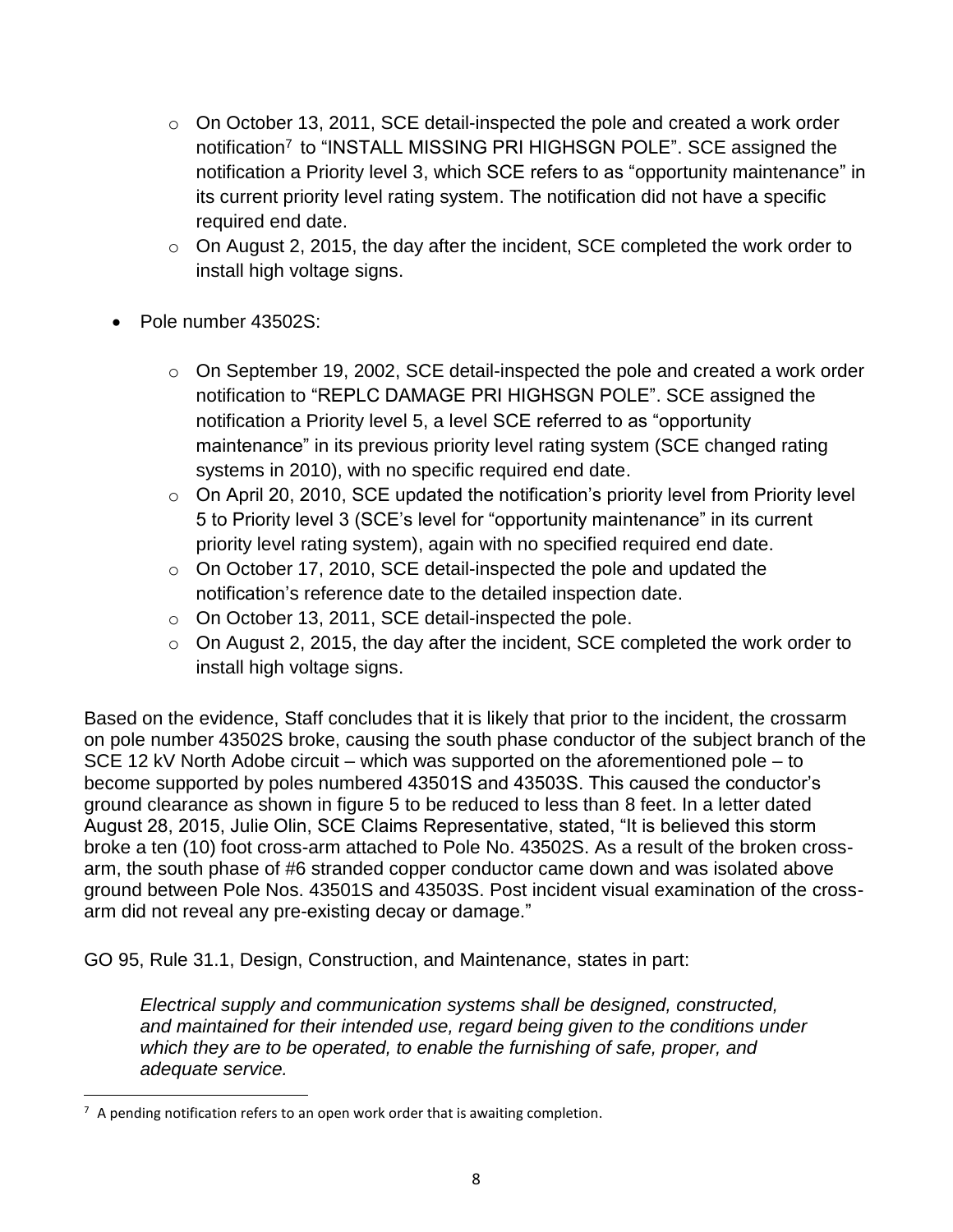Crossarms should be designed, installed, and maintained properly to prevent failure during conditions that are normal to the area where they are installed. There are no indications that there were any abnormal conditions at or just before the time of the incident that could have caused a properly designed, installed, and maintained crossarm to break. The crossarm on SCE pole number 43502S failed and broke, causing a piece of the crossarm and an insulator to fall to the ground. This resulted in a 12 kV overhead conductor supported on the crossarm to fall down and become suspended to less than 8 feet above the ground. Therefore, SCE is in violation of GO 95, Rules 31.1, for failing to ensure that the crossarm it installed does not break during conditions normal to the area.

GO 95, Rule 48, Strength of Materials, states:

 $\overline{\phantom{a}}$ 

*Structural members and their connection shall be designed and constructed so that the structures and parts thereof will not fail or be seriously distorted at any*  load less than their maximum working loads (developed under the current *construction arrangements with loadings as specified in Rule 43) multiplied by the safety factors in Rule 44. Values used for the strength of material shall comply with the safety factors specified in Rule 44.*

The above rule requires utilities to ensure that a crossarm is designed, installed, and constructed so that it does not fail or become seriously distorted at any load less than its maximum working load multiplied by the safety factors in Rule 44<sup>8</sup>. There are no indications that there were any abnormal conditions at or just before the time of the incident that could have caused a properly designed, installed, and maintained crossarm to break. In a letter dated February 24, 2016, SCE indicated that, per its consultant, wind gusts just prior to the incident reached approximately 70 mph. Data provided by the National Weather Serviced showed that the highest wind gusts were 40 mph. Nonetheless, the crossarm failed at wind speed less than 82.2 mph. Therefore, SCE is in violation of GO 95, Rule 48, for failing to ensure that its crossarm did not fail or become seriously distorted at a load that was less than the maximum working load multiplied by the safety factor in Rule 44.

GO 95 Rule 37, Minimum Clearances of Wires above Railroads, Thoroughfares, Buildings, Etc., states in part:

*Clearance between overhead conductors, guys, messengers or trolley span wires and tops of rails, surfaces of thoroughfares or other generally accessible areas across, along or above which any of the former pass; also clearances between conductors, guys, structures, or other objects, shall not be less than those set forth in Table 1, at a Temperature of 60°F and no wind…*

The above rule requires supply conductors of 750-22,500 volts installed above ground along

 $8$  For a wood crossarm, the maximum working load would be a wind pressure of 13 lb<sub>f</sub>/ft<sup>2</sup> [for flat surfaces, per GO 95, Rule 43.2-A] and the safety factor would be 1.33 [per GO 95, Rule 44.3], which would yield a wind speed of 82.2 miles per hour (this is the wind speed that the crossarm shall be able to withstand).